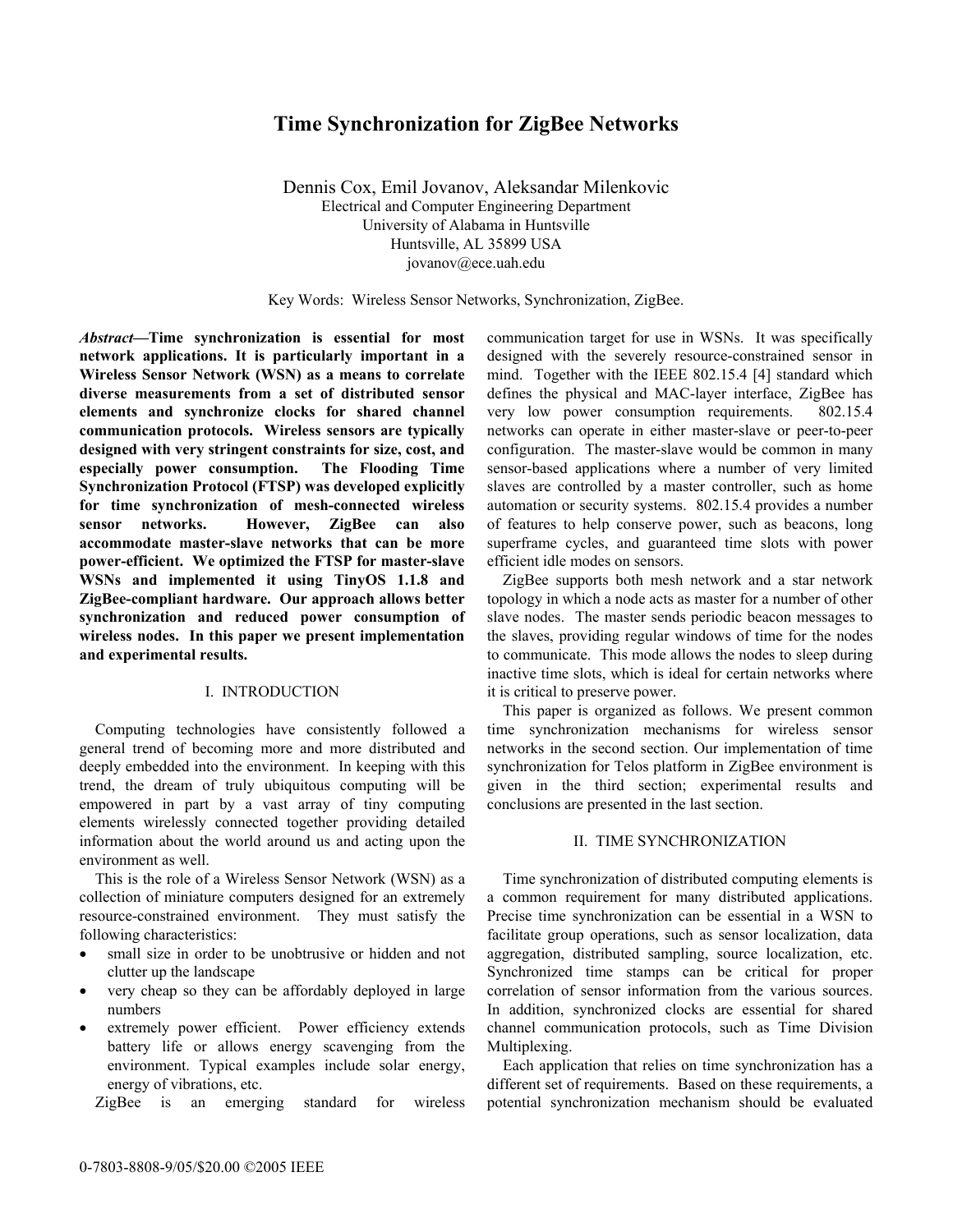using several metrics [2] by answering questions such as these: How much precision is needed? Do the network nodes need to remain synchronized all the time or can they just achieve synchronization when needed (as when several nodes need to compare the detection time of a single event)? Do the nodes occupy a large geographic area, and does that area need to be completely covered? How much time and power are available for the node to expend towards synchronization? What is the cost to implement synchronization and does it require any special equipment or infrastructure? In a WSN composed of a vast number of tiny, battery-powered nodes, the two most important factors would probably be power efficiency and cost.

 A number of protocols and algorithms exist and have been implemented to provide time synchronization in computer networks. The Network Time Protocol (NTP) [7] is perhaps the most widely used. However it requires a significant amount of computation and computer resources, and it is not especially fault-tolerant, making it ill-suited for a WSN. Other protocols have been developed explicitly for WSNs such as the RBS [1] and TPSN algorithms [3].

 We chose to implement the Flooding Time Synchronization Protocol (FTSP) that was developed at Vanderbilt University [5, 6]. This protocol was developed to demonstrate a means of providing network-wide time synchronization to a large network of wireless sensors. The FTSP was designed to accommodate network topology changes (which is necessary when the sensors are mobile) and to be robust despite the failure of individual nodes (a necessary consideration in a WSN). The two design features that seem especially valuable for a WSN are MAC layer time stamping for increased precision and skew compensation with linear regression to account for clock drift. The FTSP was demonstrated on a large network of 64 sensors using the Berkeley Mica2 mote.

 The FTSP generates time synchronization with periodic time sync messages. The network can dynamically elect a root node. Whenever a node receives a time sync message, it rebroadcasts the message, thus flooding the network with time sync messages. The message itself contains a very precise timestamp of when the message was sent. The receiving node takes a timestamp when it gets the message. To remove sources of error, these timestamps are taken deep in the radio stack. Comparing with the timestamps from the last several messages received, the node computes a simple linear regression to allow it to account for the offset difference in its clock from global time as well as the relative difference in frequency (Fig. 1). This enables each node to maintain an accurate estimate of global time despite the fact that its local clock may be running slightly faster or slower than the global clock source.

 The FTSP can provide a WSN with high-precision synchronization without requiring a lot of resource overhead. However, in some situations it could be optimized for greater



**Figure 1**. To synchronize to global time, a node must compute the offset between its local clock and the global time as well as the skew or rate at which its clock is drifting slower or faster than global time. The numbers shown are merely illustrative.

efficiency. A node in a WSN expends a significant amount of energy for wireless communications. The radio transmitter certainly consumes a lot of energy sending each message, but the receiver does too, even when it is just listening. Ideally, in a very energy-constrained network, a node will transmit as little as possible and even turn off its receiver until it expects to receive something. The ZigBee star network topology is well suited for this environment because of its master-slave hierarchy. Periodically, the master node transmits a beacon message to its slave nodes to maintain the communication link. Commonly the slave nodes may be tiny, simple sensors with a very limited power source. With this in mind, the FTSP could be optimized for a master-slave network such that only the master nodes transmit the periodic time sync messages and the slave nodes simply receive without having to transmit at all. In fact, a slave node could even disable its radio and enter low-power mode between messages. And highly accurate time synchronization could enable a slave node to sleep for a very long time and still wake up just before the next message was due, making the most of its limited energy supply.

## III. IMPLEMENTATION OF TIME SYNCHRONIZATION ON TELOS PLATFORMS

 In implementing the FTSP on the Telos platform, we assumed a master-slave configuration and a star network topology, taking advantage of the optimizations described above. Slight modifications to the program could allow a mote to operate in either a generic mesh network where time sync messages must be flooded or in a star network topology where only the master transmits the messages. It could even switch between the two modes of operation if network conditions warrant. Thus, the FTSP could be used in its original robust form or this simplified and optimized form as needed.

 The Telos platform [9] is designed to serve as a node in a WSN. It comes equipped with a MSP430 microcontroller and a ZigBee-compliant ChipCon CC2420 intelligent wireless controller. It is also one of the platforms supported by the TinyOS operating system [10]. This is convenient because the FTSP was first implemented as a part of TinyOS [11]. However, porting the FTSP to Telos was not trivial, since the original implementation was based on the Mica2.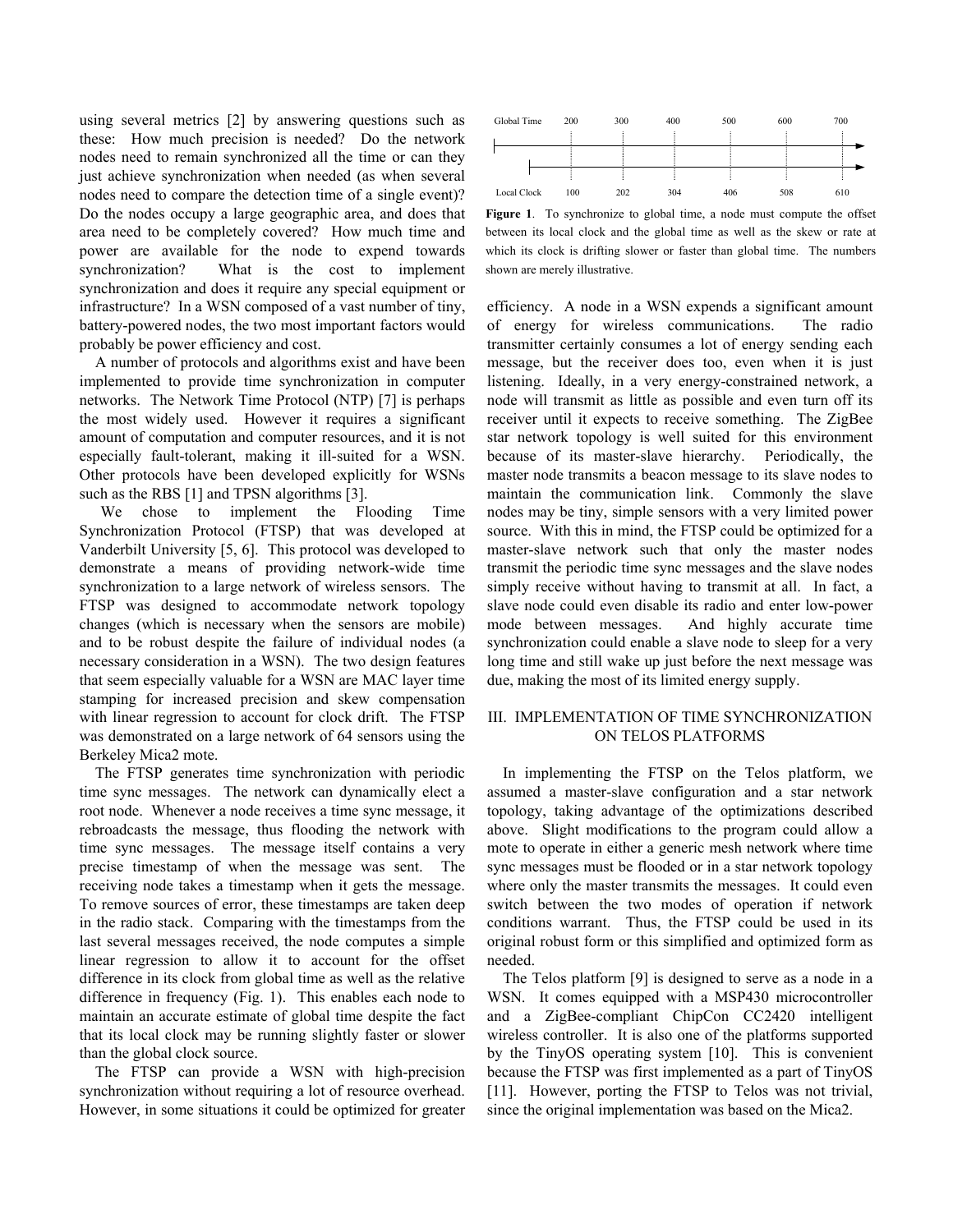

**Figure 2**. Illustrates a time synchronization message being transmitted and received. The transmitter captures a global timestamp at the end of the Start of Frame Delimiter (SFD) and inserts it into the message. The receiver captures a local timestamp at the end of the SFD and compares that with the timestamp embedded in the message. The messages are not perfectly aligned due to propagation delays.

 For time synchronization to work, there must be a fixed point in time from which both sender and receiver can reference the timestamp in a given message. For a ZigBee message, this point is at the end of the Start of Frame Delimiter (SFD), as depicted in Fig. 2. The sender makes a timestamp immediately after it has transmitted the SFD and inserts the timestamp into the message (note that the message has already begun transmission when the timestamp is made and added to the message). The receiver makes a timestamp when it receives the SFD and stores it with the message. Later, the processor will compare the two timestamps to determine the offset between local time and global time and the degree to which the local clock is running at a faster or slower rate than the global clock. On the Telos platform, the wireless controller provides a signal to the microcontroller to indicate when the SFD byte has been received or transmitted. This signal was configured to generate a timer capture and an interrupt, enabling extremely accurate timestamps of each message. This is an improvement over even the Mica2 implementation, which creates very accurate timestamps deep in the radio stack.

 Unlike Mica2 boards where the processor directly controls the wireless bit-stream, the Telos wireless controller provides FIFOs for transmit and receive data. The processor communicates with the controller using a synchronous peripheral interface (SPI). Generally, when transmitting a message, the processor loads up the transmit FIFO with the entire message and then enables transmission. However, the FTSP messages contain a timestamp that is generated after the message has begun transmission. To implement this on the Telos platform, most of the message is placed in the FIFO and transmission is enabled. When the SFD interrupt occurs, the captured timer value is retrieved and converted to a global timestamp. The timestamp is inserted into the message and the rest of the message is placed in the FIFO. Assuming this can all be done quickly enough, the entire message is transmitted properly. If however the process is too slow, the

FIFO will underrun and the message transmission will abort. This is a real concern since ZigBee specifies a fairly speedy effective bit rate of 250 kbps.

 Time measurements were taken to ensure adequate margin and instill confidence that the FTSP could run reliably without FIFO underrun. The SPI interface between the microcontroller and the wireless controller on the Telos platform runs at 500 kbps, twice as fast as the message is transmitted over the radio, so there seemed to be hope. It takes about 700 µs to transmit a time sync message and about 150 µs to calculate and insert the timestamp. It takes another 300 µs to send the second part of the message over the SPI and finish filling the FIFO. This means that the entire message makes it into the FIFO with about 250 µs to spare, which ought to be adequate.

 The implementation for the Telos platform includes an interface that provides applications access to the time synchronization information. It can give the current global time, convert a local timestamp to global time, or calculate how long until a future global time will occur. This last facility would be useful for an application that wants to do something at a specific global time. For example, a common use might be for a node to be able to sleep until the next communication window. If the next window will occur at a particular global time, the node can find out how long it will be until then in local time and then set a timer accordingly so it can wake up and be ready to listen.

 All timestamps and clocks were based on the 32768 Hz crystal on the Telos board. The crystal exhibits good shortterm stability, which is essential for the FTSP to work properly. However, with a period of about 30.5 µs, it does not support very high-resolution synchronization. An attempt was made to implement the FTSP based on a nominal 1 MHz clock derived from the microcontroller's internal Digitally Controlled Oscillator (DCO), but its short-term stability was too poor, and it could not be used for time synchronization.

### IV. RESULTS AND CONCLUSION

 Testing of the FTSP implementation indicated very good time synchronization. The tests consisted of a master node and slave nodes connected to a common signal. Once the network was synchronized, the nodes would report the associated global timestamp every time the signal changed state. For each event, the master's timestamp was compared to the slave's timestamp to determine the slave's error. In all cases, the slave node's error was never more than  $\pm 2$  ticks  $(61 \,\mu s)$ .

 It is expected that the more frequently time sync messages are sent, the better the network nodes will be able to maintain synchronization. However, increasing the time between messages did not significantly degrade performance. Testing consisted of four scenarios (A-D) defined by the time sync message frequency and the test duration. Each test ran long